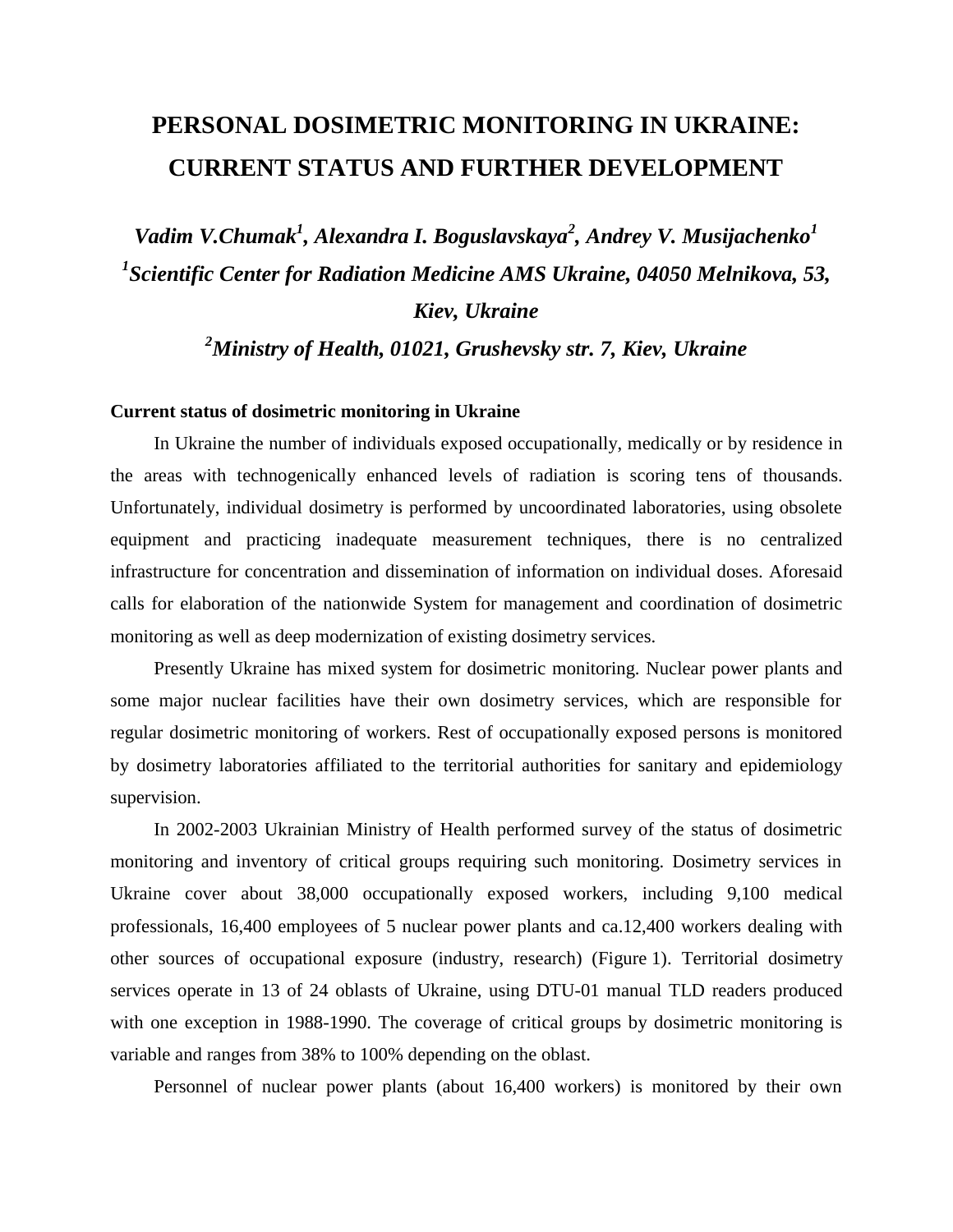dosimetry services achieving absolute coverage of the main staff and temporary workers. NPPs IDM instrumentation and covering is shown in Table 1



Fig.1. Structure of Ukraine Dosimetry services coverage

| <b>Nuclear power</b><br>plant | Instrumen-<br>tation | <b>Year of</b><br>installation | <b>Number of</b><br>dosimeters | <b>IDM</b> covered<br>persons |
|-------------------------------|----------------------|--------------------------------|--------------------------------|-------------------------------|
| Chernobyl NPP                 | Harshaw 8800         | 2000                           |                                | 3900                          |
| South Ukrainian NPP           | КДТ-02М              | 1983-1991                      | 3600                           | 2520                          |
| Zaporizhzhya NPP              | КДТ-02М              | 1983-1994                      | 13000                          | 4980                          |
| <b>Rivne NPP</b>              | АКІДК-101            | 1994                           | 8000                           | 3002                          |
| Khmelnitsky NPP               | КДТ-02М              | 1985-1998                      | 1194                           | 2000                          |

Table 1. Nuclear power plants dosimetry services

Instrumentation used for monitoring of nuclear workers is different: Chernobyl NPP operates new Harshaw 8800 TLD systems, semi-automated TLD system AKIDK-101 (Russia) is used in Ryvne NPP; personnel of three other NPP is monitored using manual TLD readers KDT-02M. Each of five NPP has its own data environment.

Dosimetric monitoring of medical personnel is mainly performed from the single service - Central laboratory of radiation hygiene of medical personnel affiliated to the Grigoriev Institute of Medical Radiology AMS Ukraine in Kharkiv. Totally, 5,500 medical staff members are monitored by this service on quarterly basis using obsolete manual TLD readers DTU-01.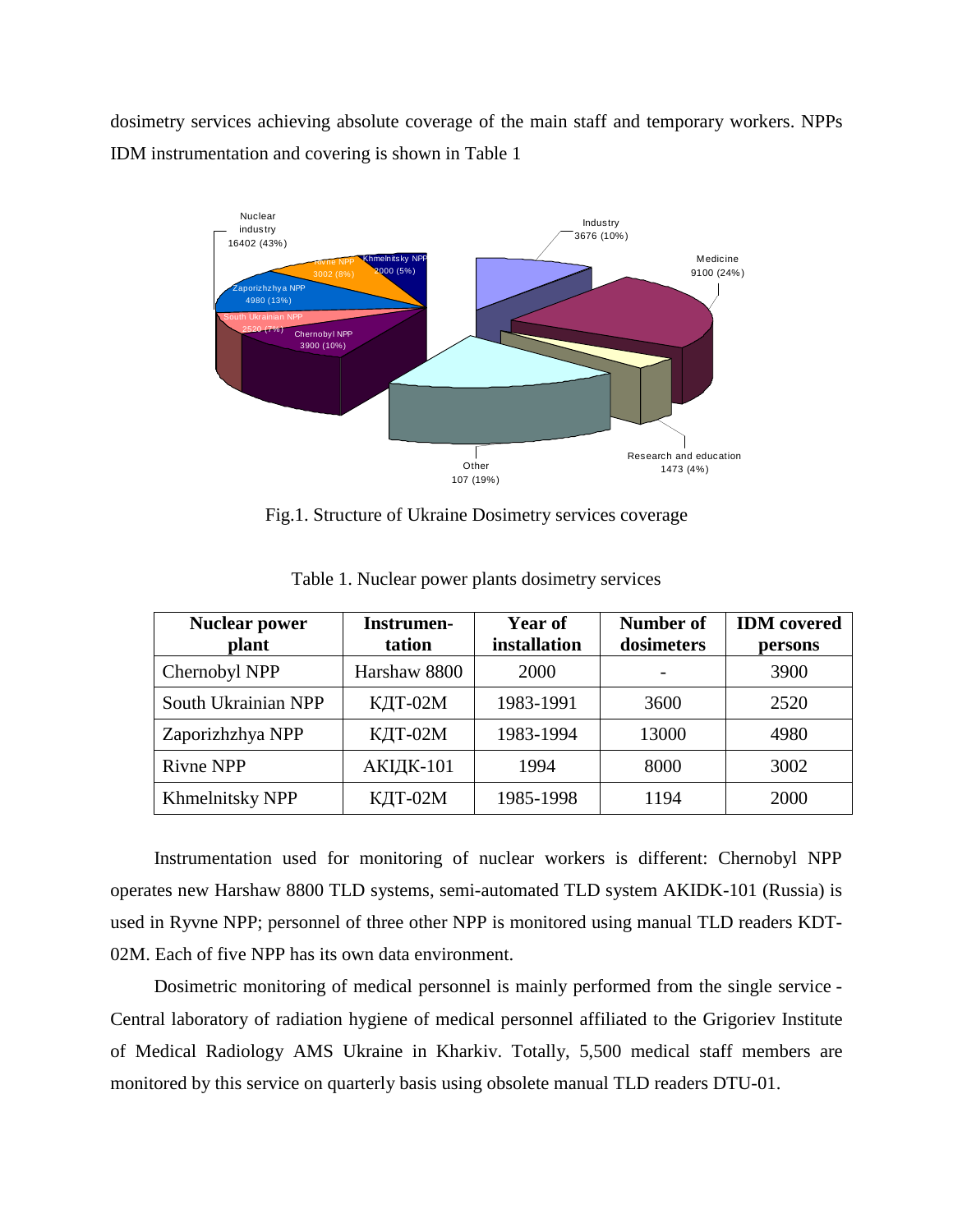## **Elaboration of the united system**

The System is intended to cover all aspects of efficient dosimetric monitoring, in particularprovision of methodical unity of individual dosimetric monitoring, scientific and methodological guidance of individual dosimetric control, procurement of common technical policy regarding nomenclature and operation of instrumentation, implementation of quality assurance programs, development and support of common information infrastructure intended for logging, storage and access to data on individual dosimetric monitoring as well as keeping the national registry of individual doses, training and certification of personnel engaged in the System of individual dosimetric monitoring. Three levels of the System (Figure 2, Table 2) have different goals and responsibilities.

| Level                     | <b>Tasks</b>                                                             |
|---------------------------|--------------------------------------------------------------------------|
| Level 1                   | development of the guidelines in the area of dosimetric monitoring and   |
| (Central IDM lab,         | data handling; provision of methodological support for operation of the  |
| dosimetry registry and    | System; development and implementation of the unified technical          |
| coordination centre)      | policy; development of the information infrastructure; analysis and      |
|                           | dissemination of data regarding the results of dosimetric monitoring;    |
|                           | training and quality assurance for the local dosimetric monitoring       |
|                           | facilities.                                                              |
| Level 2                   | maintain regional dosimetry registries; concentrate the results of       |
| (Regional IDM             | dosimetric monitoring performed in the region of their responsibility    |
| services)                 | by all dosimetry services incorporated into the System; take over        |
|                           | routing dosimetric monitoring in respective territories (later, when     |
|                           | laboratories of the second level will equipped with modern equipment).   |
| Level $3(a)$              | routine dosimetric monitoring of the personnel; dosimetry database       |
| (well equipped            | management and keeping raw data of dose measurement; transfer of         |
| dosimetry laboratories    | the results of dosimetric monitoring to the State dosimetry registry.    |
| of the NPPs)              |                                                                          |
| Level $3(b)$              | distribution and collection of dosimeters, which are issued by the       |
| (territorial sanitary and | laboratories of the first and second levels; supervision of the usage of |
| epidemiology stations)    | dosimeters; feedback to end users – transfer of the results of           |
|                           | monitoring to persons and management; maintaining of the local level     |
|                           | of the State dosimetry registry.                                         |
| Level $3(c)$              | dosimetric monitoring on commercial basis following methodological       |
| (independent services     | guidance provided by the first level of the System; keeping of the raw   |
| after proper              | data of dose measurement; transfer of the results of dosimetric          |
| accreditation)            | monitoring to the State dosimetry registry.                              |

Table 2. Tasks of the Levels of the proposed System